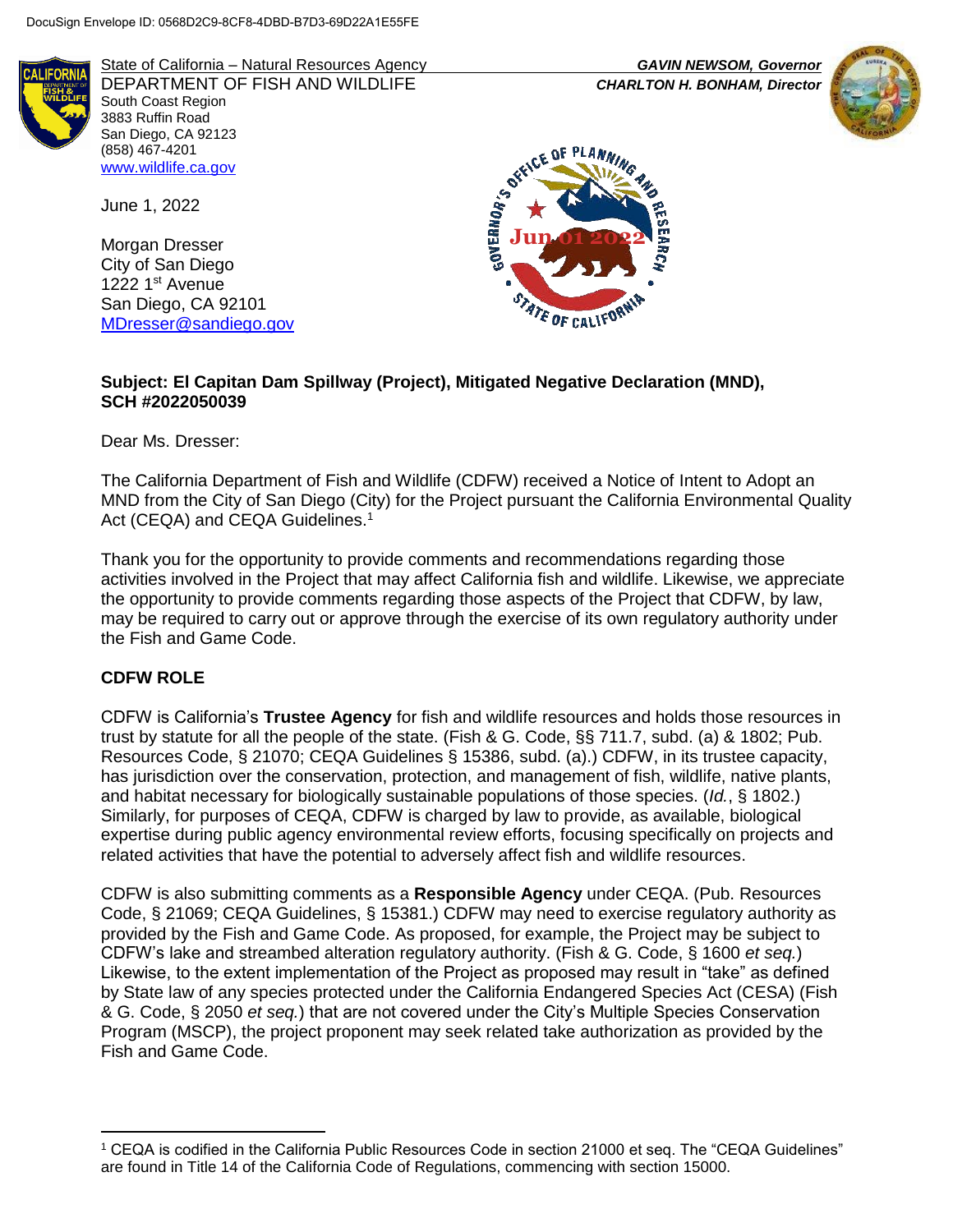Ms. Morgan Dresser City of San Diego June 1, 2022 Page 2 of 8

### **PROJECT DESCRIPTION SUMMARY**

#### **Proponent:** City of San Diego

**Objective:** The objective of the Project is to remove vegetation and sediment from within the spillway of El Capitan Dam. The purpose of the project is to comply with a mandate from the Division of Safety of Dams (DSOD), part of the California Department of Water Resources. The DSOD has mandated that the City remove accumulated vegetation and debris from the spillway to allow for unimpeded spillway flow and completion of requisite annual assessments of the spillway by the DSOD. The project impact area is 9.8 acres and includes the removal of approximately 58,900 cubic yards of debris and approximately six acres of vegetation. Mitigation is proposed entirely off-site at City-owned and managed mitigation sites.

**Location:** El Capitan Dam occurs along the San Diego River at the western end of the El Capitan Reservoir within El Monte Valley and northwest of the community of Alpine in central San Diego County. The Project is located partially on City-owned land and partially on land owned by the U.S. Forest Service. The portion of the San Diego River channel just downstream of the dam and spillway supports mature riparian vegetation.

**Biological Setting:** The spillway consists of four distinct sections: the upper spillway, the spillway chute, the lower spillway, and the discharge channel. Differing amounts and characteristics of sediment and vegetation have accumulated in each section. The accumulated sediment includes soils, silt, rocks, landslide materials, and boulders. Vegetation, including mature trees, is established throughout the spillway. The proposed project will result in loss of 0.2 acre of coastal and valley freshwater marsh, 2.08 acres of southern cottonwood-willow riparian forest, 0.62 acre of disturbed southern cottonwood-willow riparian forest, 0.51 acre of southern riparian woodland, 0.2 acre of southern coast live oak riparian forest, 0.91 acre of Diegan coastal sage scrub, 0.45 acre of disturbed Diegan coastal sage scrub, 0.13 acres of eucalyptus woodland, 1.05 acres of disturbed land, and 3.65 acres of urban/developed land.

Special-status wildlife species observed during the biological surveys include: western spadefoot (*Spea hammondii*; California Species of Special Concern (SSC)), Belding's orange-throated whiptail (*Aspidoscelis hyperythra beldingi*; SSC and Multiple Species Conservation Plan (MSCP) covered), San Diegan tiger whiptail (*Aspidoscelis tigris stejnegeri*; SSC), red diamond rattlesnake (*Crotalis ruber*; SSC), Cooper's hawk (*Accipiter cooperii*; CDFW watch list and MSCP-covered), least Bell's vireo (*Vireo bellii pusillus*; federally and state-listed endangered and MSCP-covered), yellow warbler (*Setophaga petechia*; SSC), yellow-breasted chat (*Icteria virens auricollis*; SSC), southern California rufous-crowned sparrow (*Aimophila ruficeps canescens*; CDFW watch list and MSCP-covered), and southern mule deer (*Odocoileus hemionus fuliginata*; MSCP-covered).

Special-status wildlife species with moderate to high potential to occur in the Project site include: Coronado skink (*Plestiodon skiltonianus interparietalis*; SSC), San Diegan legless lizard (*Anniella stebbinsi*; SSC), San Diego ring-necked snake (*Diadophis punctatus similis*; U.S. Forest Service sensitive animal), white-tailed kite (*Elanus leucurus*; California fully protected species), western red bat (*Lasiurus blossevillii*; SSC), western yellow bat (*Lasiurus xanthinus*; SSC), western mastiff bat (*Eumops perotis californicus*; SSC), pocketed free-tailed bat (*Nyctinomops femorosaccus*; SSC), big free-tailed bat (*Nyctinomops macrotis*; SSC), Dulzura pocket mouse (*Chaetodipus californicus femoralis*; SSC), and mountain lion (*Puma concolor*; MSPC-covered).

Sensitive plants observed within the survey area include Dean's milkvetch (*Astragalus deanei*; CRPR 1B.1), delicate clarkia (*Clarkia delicata*; CRPR 1B.2), Engelmann oak (*Quercus*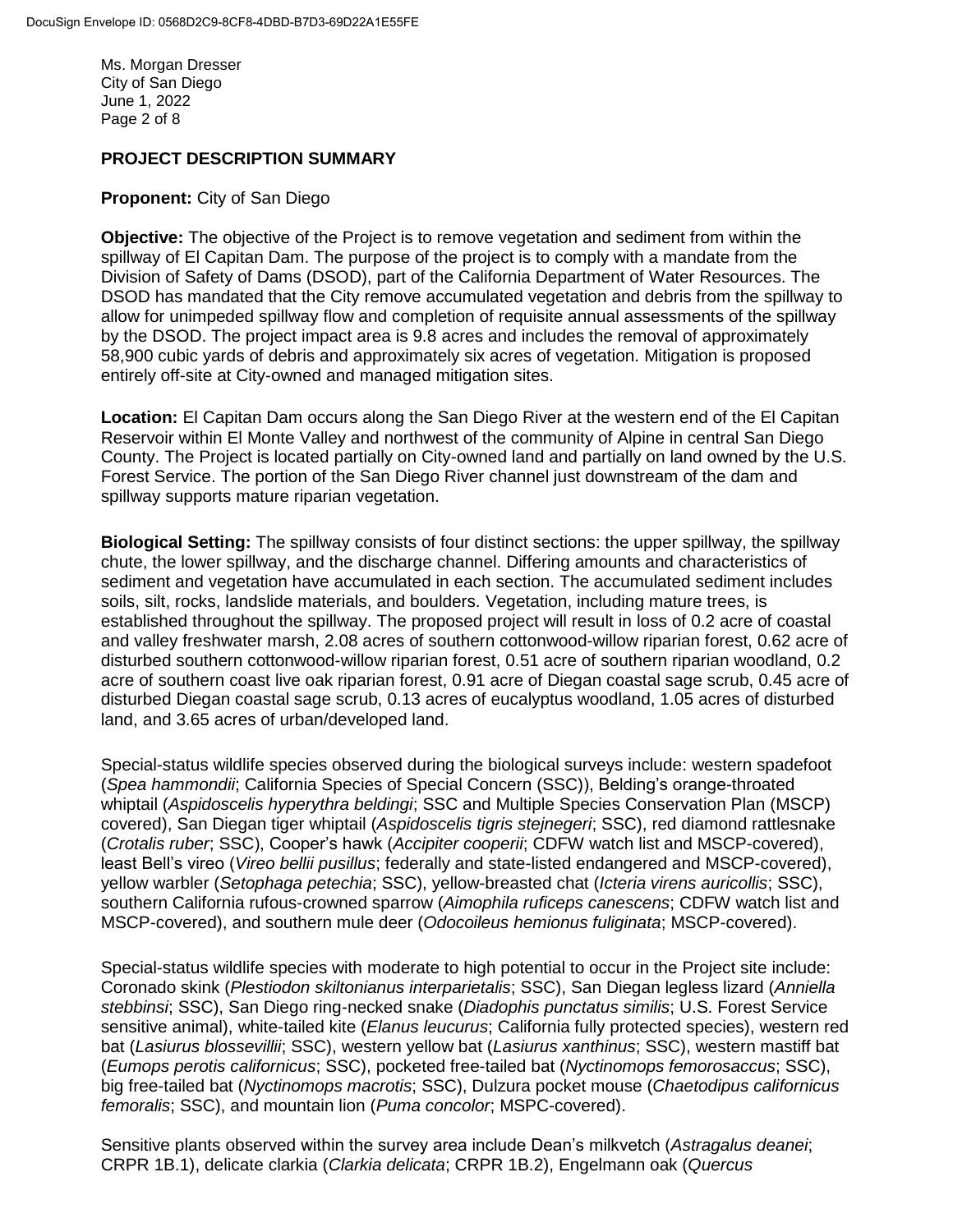Ms. Morgan Dresser City of San Diego June 1, 2022 Page 3 of 8

*engelmannii*; CRPR 4.2), and rush-like bristleweed (*Xanthisma junceum*; CRPR 4.3). The MND indicates that a single Engelmann oak occurs in the Project impact area, but that it would be avoided during construction. The MND indicates that no direct impacts are expected to occur to the remaining Engelmann oaks or other sensitive plant species observed.

**Timeframe:** The Project is expected to span 18 months.

## **COMMENTS AND RECOMMENDATIONS**

CDFW offers the comments and recommendations below to assist the City in adequately identifying and/or mitigating the Project's significant, or potentially significant, direct, and indirect impacts on fish and wildlife (biological) resources.

## **I. Mitigation Measure or Alternative and Related Impact Shortcoming**

## **COMMENT #1: Impacts to Least Bell's Vireo**

**Issue**: Mitigation Measure BIO-4 of the MND (MM BIO-4) does not adequately mitigate for potential impacts to least Bell's vireo (vireo). MM BIO-4 indicates that no clearing, grubbing, or grading of occupied least Bell's vireo habitat shall be permitted between March 15 and September 15, but no buffer is described.

**Why impact would occur:** The Biological Survey Report (RECON 2021) indicates that vireo have been observed on the Project site, and that the site contains moderate to high quality habitat for least Bell's vireo. In addition to direct removal of habitat, construction noise, vibration, dust, or human disturbance could result in disturbance of nesting vireo on the Project site.

## **Recommended Potentially Feasible Mitigation Measure(s) (Regarding Mitigation Measure or Alternative and Related Impact Shortcoming)**

#### **Mitigation Measure #1:**

**To minimize significant impacts:** CDFW recommends complete avoidance of occupied vireo habitat and a 100-foot buffer during nesting season to avoid potential take of vireo. Any adverse impacts to vireo are considered significant without sufficient mitigation.

We recommend that MM BIO-4 be amended with the following language (changes in strikethrough and **bold**):

*"I. Between March 15 and September 15, no clearing, grubbing, or grading within 100 feet of occupied least Bell's vireo habitat shall be permitted. Areas restricted from such activities shall be staked or fenced under the supervision of a Qualified Biologist; and* 

*II. Between March 15 and September 15, no construction activities shall occur within any portion of the site where construction activities would result in noise levels exceeding 60 dB(A) hourly average within 100 feet at the edge of occupied least Bell's vireo or habitat. An analysis showing that noise generated by construction activities would not exceed 60 dB(A) hourly average within 100 feet at the edge of occupied habitat must be completed by a qualified acoustician (possessing current noise engineer license or registration with monitoring noise level experience with listed animal species) and approved by the City Manager at least two weeks prior to the commencement of construction activities. Prior to the commencement of any construction activities during the breeding season, areas*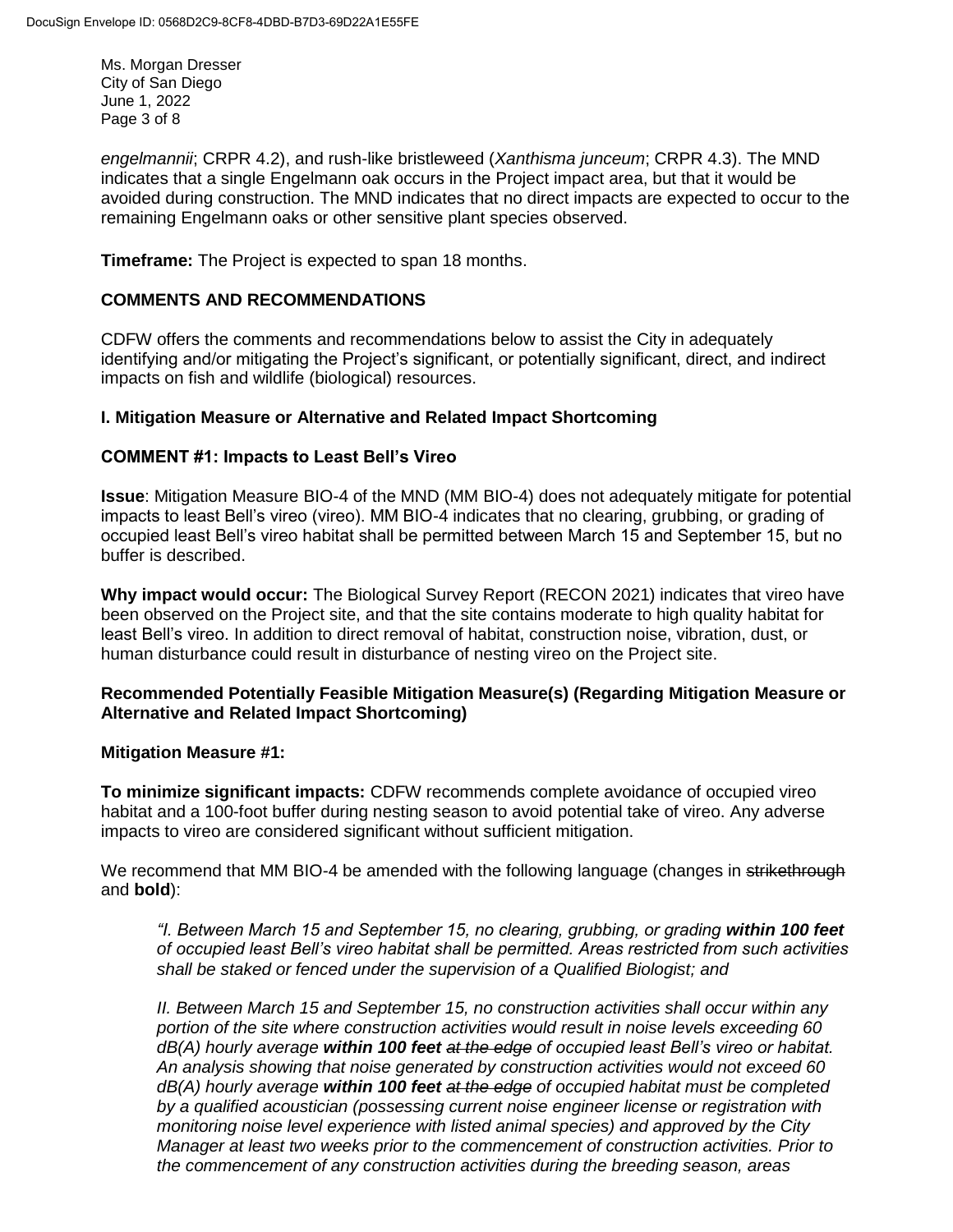Ms. Morgan Dresser City of San Diego June 1, 2022 Page 4 of 8

> *restricted from such activities shall be staked or fenced under the supervision of a qualified biologist; or*

*III. At least two weeks prior to the commencement of construction activities, under the direction of a qualified acoustician, noise attenuation measures (e.g., berms, walls) shall be implemented to ensure that noise levels resulting from construction activities will not exceed 60 dB(A) hourly average within 100 feet at the edge of habitat occupied by the least Bell's vireo. Concurrent with the commencement of construction activities and the construction of necessary noise attenuation facilities, noise monitoring\* shall be conducted within 100 feet at the edge of the occupied habitat area to ensure that noise levels do not exceed 60 dB(A) hourly average. If the noise attenuation techniques implemented are determined to be inadequate by the qualified acoustician or biologist, then the associated construction activities shall cease until such time that adequate noise attenuation is achieved or until the end of the breeding season (September 16).*

*\*Construction noise monitoring shall continue to be monitored at least twice weekly on varying days, or more frequently depending on the construction activity, to verify that noise levels within 100 feet at the edge of occupied habitat are maintained below 60 dB(A) hourly average or to the ambient noise level if it already exceeds 60 dB (A) hourly average. If not, other measures shall be implemented in consultation with the biologist and the City Manager, as necessary, to reduce noise levels to below 60 dB(A) hourly average or to the ambient noise level if it already exceeds 60 dB(A) hourly average. Such measures may include, but are not limited to, limitations on the placement of construction equipment and the simultaneous use of equipment."*

## **COMMENT #2: Nesting Bird Impacts**

**Issue:** Mitigation Measure BIO-1 of the MND (MM BIO-1) indicates that pre-construction nesting bird surveys will be conducted by a qualified biologist within 10 days prior to the start of construction activities, including vegetation removal; however, CDFW recommends that surveys be conducted no more than three days prior to vegetation removal, and buffer distances are not discussed.

**Why impact would occur:** Direct impacts to nesting birds may occur from vegetation removal; indirect impacts may occur from increased human activity or vibration and noise from equipment.

**Evidence impact would be significant:** In addition to the Federal Migratory Bird Treaty Act of 1918 (50 C.F.R. Section 10.13), the California Fish and Game Code sections 3503, 3503.5, and 3513 require the avoidance of the incidental loss of eggs or nestlings, or activities that lead to nest abandonment (Fish & G. Code, § 3503, 3503.5, and 3513 *et seq*.).

### **Recommended Potentially Feasible Mitigation Measure(s) (Regarding Mitigation Measure or Alternative and Related Impact Shortcoming)**

#### **Mitigation Measure #2:**

**To minimize significant impacts:** To adequately identify nesting bird presence in the Project area, surveys should be conducted by a qualified biologist no more than three days prior to vegetation removal. If vegetation removal must occur during avian breeding season, avoidance buffers of 100-300 feet should be established by the Project biologist. Reductions in the nest buffer distance may be appropriate depending on the avian species involved, ambient levels of human activity, screening vegetation, or possibly other factors. The nests should be monitored by the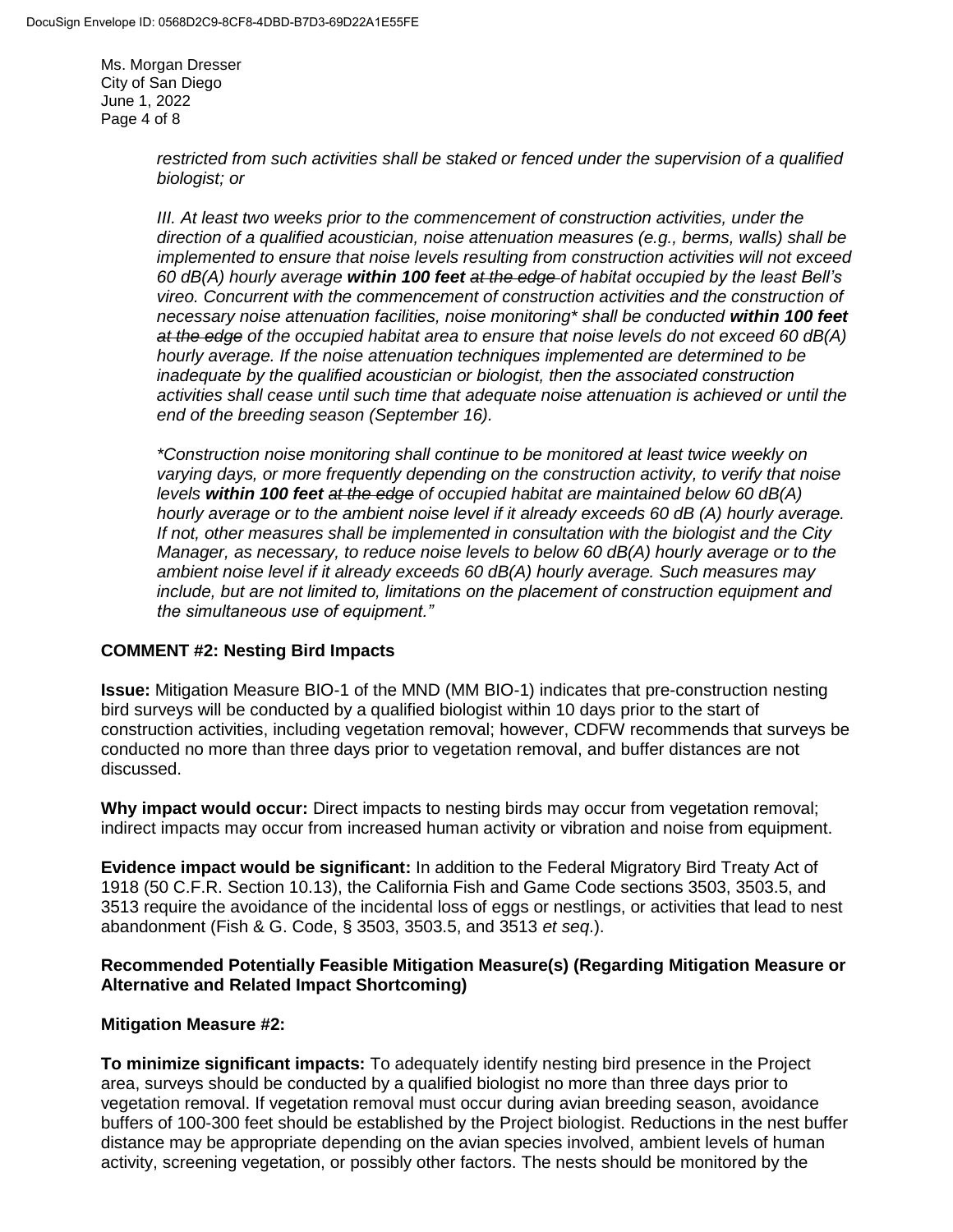Ms. Morgan Dresser City of San Diego June 1, 2022 Page 5 of 8

Project biologist until the young have fledged or the nest is no longer active. Also, please note that the Cooper's hawk is a covered species under the MSCP, and the Conditions of Coverage for this species requires a 300-foot buffer be provided between construction activities and an active nest.

We recommend that the MM BIO-1 be amended with the following language (changes in strikethrough and **bold**):

*"Avian Protection Requirements - To avoid any direct impacts to Cooper's Hawk, Yellow Warbler, Yellow-breasted Chat, Southern California Rufous Crowned Sparrow, and Whitetailed Kite and any species identified as a listed, candidate, sensitive, or special status species in the MSCP, removal of habitat that supports active nests in the proposed area of disturbance should occur outside of the breeding season for these species (February 1 to September 15). If removal of habitat in the proposed area of disturbance must occur during the breeding season, the Qualified Biologist shall conduct a pre-construction survey to determine the presence or absence of nesting birds on the proposed area of disturbance. The survey shall be completed no more than three days prior to Project activities to ensure that birds are not engaged in active nesting within the Project site and a 100 foot buffer. The pre-construction survey shall be conducted within 10 calendar days prior to the start of construction activities (including removal of vegetation). The applicant shall submit the results of the pre-construction survey to City DSD for review and approval prior to initiating any construction activities. If nesting Cooper's Hawk, Yellow Warbler, Yellowbreasted Chat, Southern California Rufous Crowned Sparrow, and White-tailed Kite, sensitive or MSCP-covered birds are detected, a letter report in conformance with the City's Biology Guidelines and applicable State and Federal Law (i.e. appropriate follow up surveys, monitoring schedules, construction and noise barriers/buffers, etc.) shall be prepared and include proposed measures to be implemented to ensure that take of birds or eggs or disturbance of breeding activities is avoided. The report shall be submitted to the City for review and approval and implemented to the satisfaction of the City. The City's MMC Section and Biologist shall verify and approve that all measures identified in the report are in place prior to and/or during construction. If any birds are nesting on the site, then Project activities will be postponed until nesting is completed, or the Qualified Biologist shall designate appropriate avoidance buffers around nests to protect nesting birds. The width of the buffer will be determined by the Qualified Biologist and should be approved by the City. Typically, this is a minimum of 100-300 feet from the nest site in all directions, species dependent, and up to 500 feet for raptors. No Project related disturbance shall be allowed within these buffers until the Qualified Biologist has confirmed that the juveniles have fledged and there has been no evidence of a second attempt at nesting."*

#### **COMMENT #3: Impacts to Western Spadefoot**

**Issue: Mitigation Measure BIO-5 of the MND** (MM BIO-5) proposes that if construction or maintenance must occur during a time when the site may support the breeding of western spadefoot, a Qualified Biologist shall conduct a survey of all potential western spadefoot breeding areas within three days prior to construction impacts. If any areas are determined to be occupied by western spadefoot, these areas shall be staked or fenced by, or under the supervision of, a Qualified Biologist. However, no buffer is described.

**Why impact would occur:** Construction in areas occupied by western spadefoot could result in direct impacts through incidental mortality of adults and/or tadpoles due to factors such as vehicle strike and crushing or altered hydrology.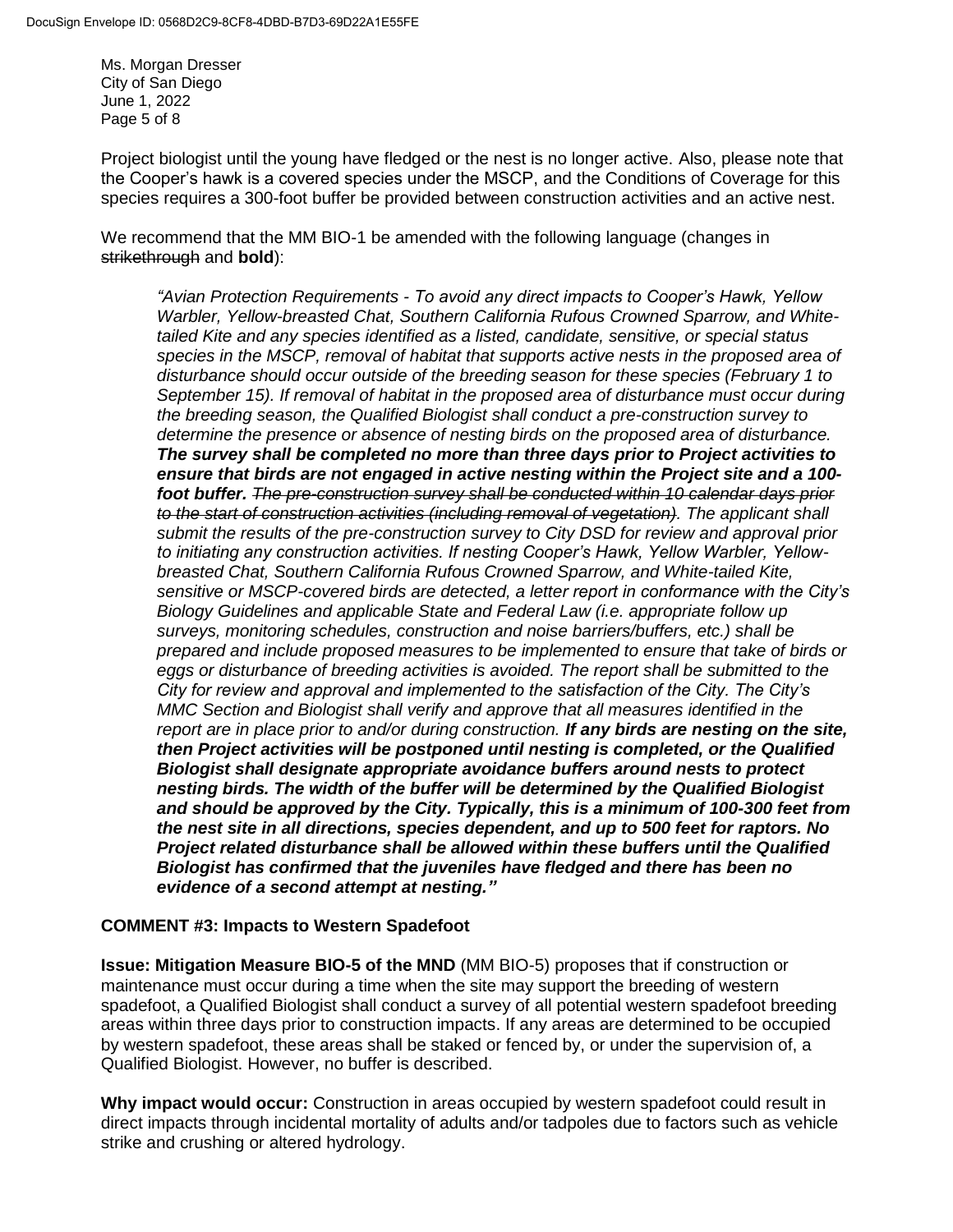Ms. Morgan Dresser City of San Diego June 1, 2022 Page 6 of 8

**Evidence impact would be significant:** Per the Biological Survey Report, western spadefoot has been found during surveys, and has potential to use the Project area for foraging and breeding.

## **Recommended Potentially Feasible Mitigation Measure(s) (Regarding Mitigation Measure or Alternative and Related Impact Shortcoming)**

# **Mitigation Measure #3:**

**To minimize significant impacts:** Avoidance whenever possible is encouraged via delineation and observance of a 50-foot no-disturbance buffer from any western spadefoot. If western spadefoot are observed on the Project site, CDFW recommends that Project activities in their immediate vicinity cease and individuals be allowed to leave the Project site on their own accord. Alternatively, a Qualified Biologist with appropriate take authorization can move them out of harm's way and to a suitable location.

We recommend that MM BIO-5 be amended with the following language (changes in strikethrough and **bold**):

*Initial construction activities and any future maintenance of the spillway within the project impact area shall occur during the dry season when no portions of the project impact area contain areas of ponded or flowing water with the potential to support the breeding of western spadefoot. If construction or maintenance must occur during a time when portions of the site may support the breeding of this species, a Qualified Biologist shall conduct a survey of all potential western spadefoot breeding areas no more than 3 days prior to construction impacts within these areas. If any areas are determined to be occupied by western spadefoot, these areas shall be staked or fenced by, or under the supervision of, a Qualified Biologist, with a minimum 50-foot buffer. No construction/maintenance activities shall occur within these avoidance areas unless authorized by the Qualified Biologist or until the western spadefoot individuals and/or larvae have left of their own accord, or a Qualified Biologist with appropriate take authorization has moved them out of harm's way and to a suitable location.*

# **II. Additional Comments**

# **COMMENT #4: Lake and Streambed Alteration Agreement**

CDFW has regulatory authority over activities in streams that will divert or obstruct the natural flow, or change the bed, channel, or bank (which may include associated riparian resources) of any river, stream, or lake or use material from a river, stream, or lake. For any such activities, the project applicant (or "entity") must provide written notification to CDFW pursuant to section 1600 *et seq*. of the Fish and Game Code. Based on this notification and other information, CDFW determines whether a Lake and Streambed Alteration Agreement (LSAA) with the applicant is required prior to conducting the proposed activities. CDFW's issuance of a LSAA for a project that is subject to CEQA will require CEQA compliance actions by CDFW as a Responsible Agency. Given that the proposed Project would result in direct impacts to the El Capitan Dam Spillway, which occurs along the San Diego River, we strongly encourage the City to consider submittal of a streambed notification package to the Lake and Streambed Alteration Program. A Notification package for a LSAA may be obtained by accessing CDFW's web site at [http://www.wildlife.ca.gov/Conservation/LSA.](http://www.wildlife.ca.gov/Conservation/LSA)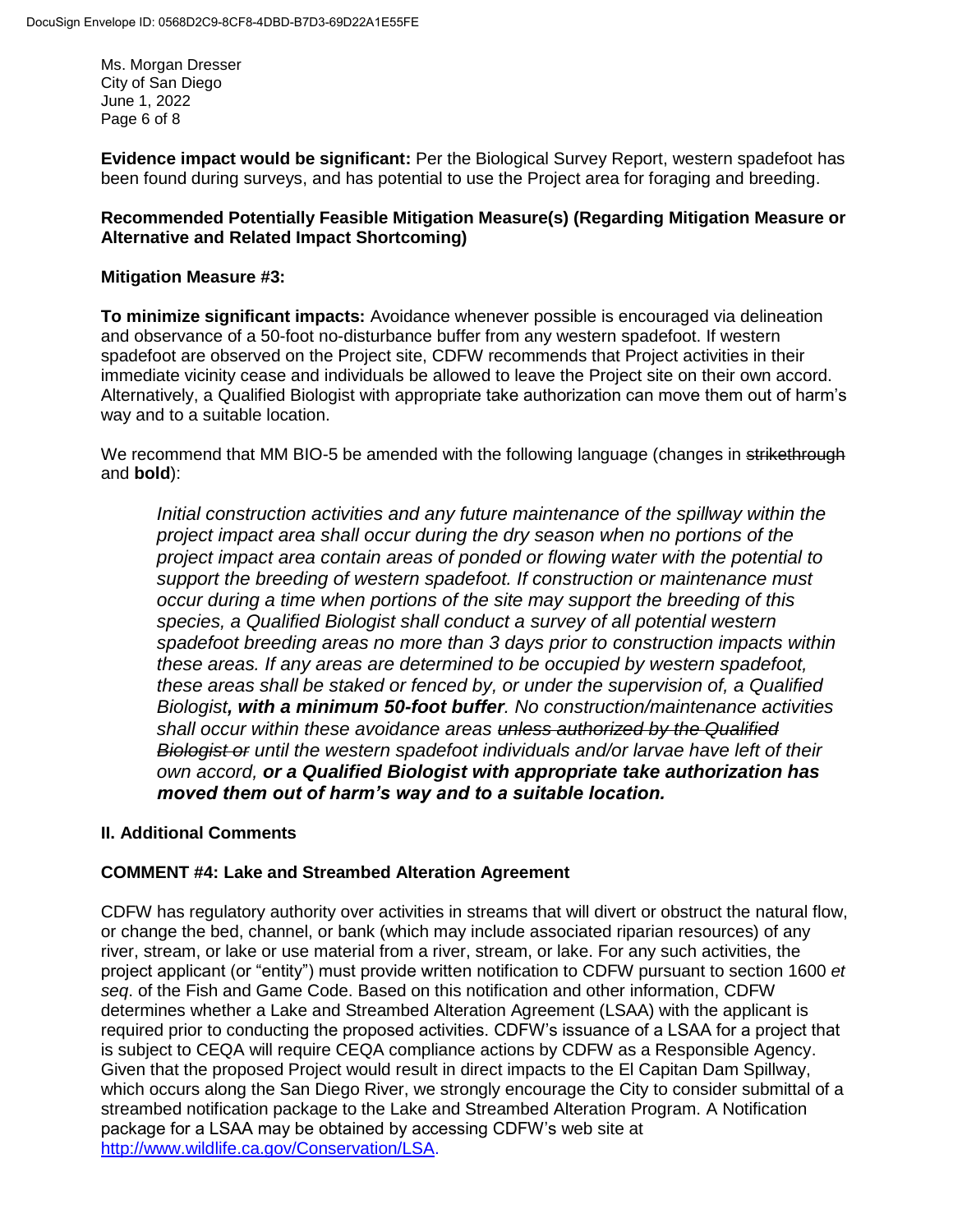Ms. Morgan Dresser City of San Diego June 1, 2022 Page 7 of 8

## **ENVIRONMENTAL DATA**

CEQA requires that information developed in environmental impact reports and negative declarations be incorporated into a data base which may be used to make subsequent or supplemental environmental determinations. (Pub. Resources Code, § 21003, subd. (e).) Accordingly, please report any special status species and natural communities detected during Project surveys to the California Natural Diversity Database (CNDDB). The CNNDB field survey form can be found at the following link: [https://wildlife.ca.gov/Data/CNDDB/Submitting-](https://wildlife.ca.gov/Data/CNDDB/Submitting-Data#44524419-online-field-survey-)[Data#44524419-online-field-survey-.](https://wildlife.ca.gov/Data/CNDDB/Submitting-Data#44524419-online-field-survey-) The form can be completed online, or a completed PDF form can be mailed electronically to CNDDB at the following email address: [CNDDB@wildlife.ca.gov.](mailto:cnddb@dfg.ca.gov) The types of information reported to CNDDB can be found at the following link: [https://wildlife.ca.gov/Data/CNDDB/Plants-and-Animals.](https://wildlife.ca.gov/Data/CNDDB/Plants-and-Animals)

## **FILING FEES**

The Project, as proposed, would have an impact on fish and/or wildlife, and assessment of filing fees is necessary. Fees are payable upon filing of the Notice of Determination by the Lead Agency and serve to help defray the cost of environmental review by CDFW. Payment of the fee is required for the underlying project approval to be operative, vested, and final. (Cal. Code Regs, tit. 14, § 753.5; Fish & G. Code, § 711.4; Pub. Resources Code, § 21089.)

## **CONCLUSION**

CDFW appreciates the opportunity to comment on the MND to assist the City in identifying and mitigating Project impacts on biological resources.

Questions regarding this letter or further coordination should be directed to Brigid Moran, Environmental Scientist, at [Brigid.Moran@wildlife.ca.gov.](mailto:Brigid.Moran@wildlife.ca.gov)

Sincerely,<br> **Docusigned** by:

David Mayer

.<br>—D700B4520375406... David Mayer Environmental Program Manager South Coast Region

ec: CDFW

Jennifer Turner, San Diego – [Jennifer.Turner@wildlife.ca.gov](mailto:Jennifer.Turner@wildlife.ca.gov) Melanie Burlaza, San Diego – [Melanie.Burlaza@wildlife.ca.gov](mailto:Melanie.Burlaza@wildlife.ca.gov) Cindy Hailey, San Diego - Cindy. Hailey@wildlife.ca.gov State Clearinghouse, Office of Planning and Research – State. Clearinghouse @opr.ca.gov Jonathan Snyder, USFWS – [Jonathan\\_D\\_Snyder@fws.gov](mailto:Jonathan_D_Snyder@fws.gov)

## **REFERENCES**

California Environmental Quality Act (CEQA). California Public Resources Code in section 21000 et seq. The "CEQA Guidelines" are found in Title 14 of the California Code of Regulations, commencing with section 15000.